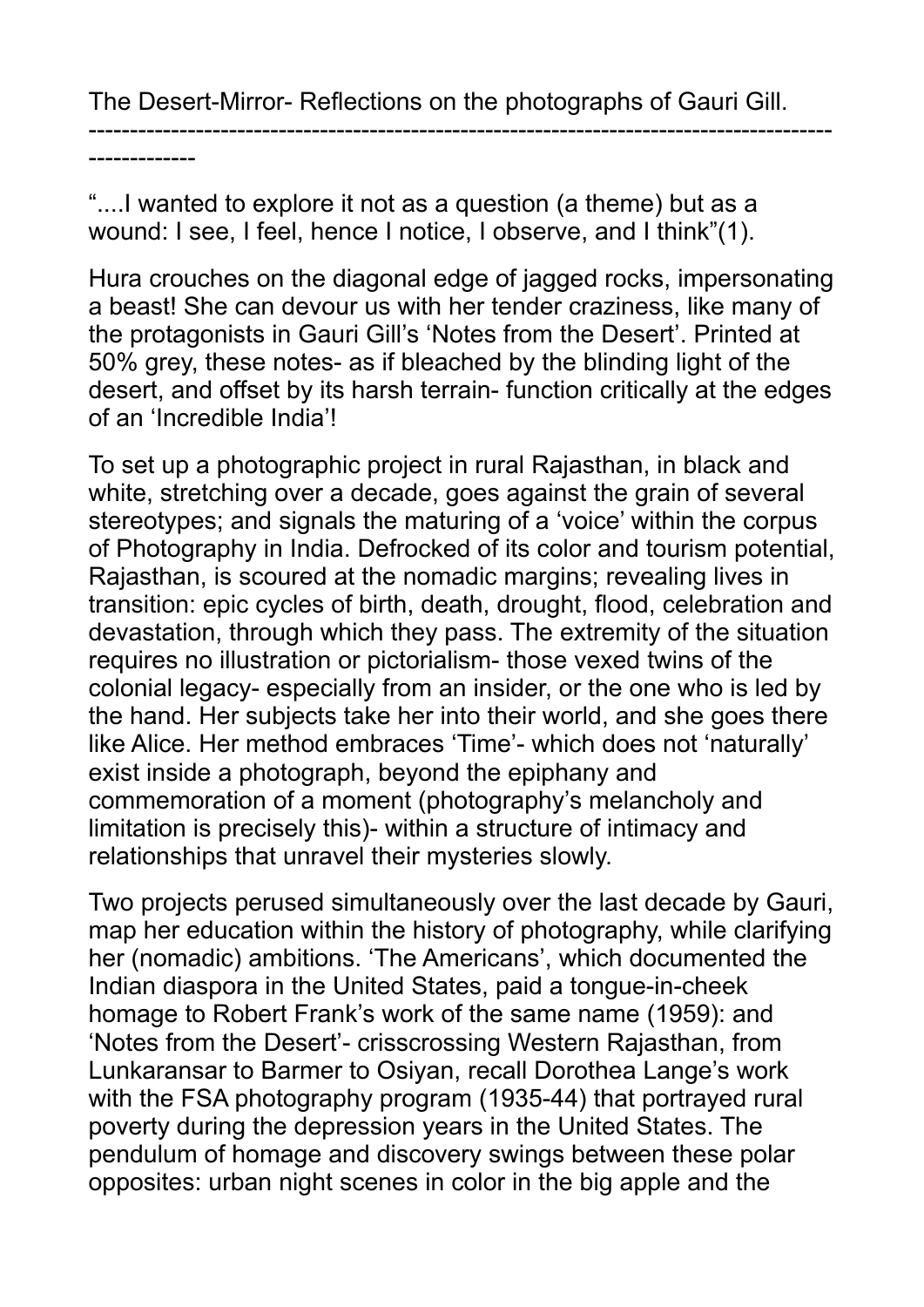impoverished desert in b/w and in natural light! Indeed, these notes are a 'retreat' from the all too familiar.

Donald Kuspit writing on Bill Viola's 'Deserts' says: "The desert is a place of solitude, purification, and initiation. Paradoxical, it seems catastrophically lifeless yet is a space of spiritual life, a mysterious arena of visual and emotional reversals- the ultimate uncanny"(2). I would like to suggest that the desert for Gauri Gill is this paradoxical hermeneutics- a site for exploring and testing the construction of 'self' through the mirror of the 'other' in a prolonged 'trial'- defying classification.

What is the necessary 'other' of the desert? That absent quantity/ quality- mirrored through the illusion of a mirage? To Bhana Nath ji's family and the other's at the desert fringe, this curious and compassionate girl with a camera, could just have been that! " I was interrupted by one who told me what was wrong with her life, and with great conviction impressed upon me that I should (go) to Delhi and tell people of the troubles of people in Barmer"(3). Let me risk a speculation here. The mirror inside a 35 mm analog viewfinder camera  $(2/3^{rd}$  of this show is shot on this format) is this uncanny stand in for 'water' through which the desert is seen and for which the desert longs! This surreal two-way mediation of desire through the invisible mirror/water is what binds the photographer and the photographed.... "..it is the liquidity of the eye that makes us dream". (Paul Eluard)

There is something unhinged in the dire poverty and marginality of these people; in the wound of their gaze; in their mimetic excesses; in the inhospitable landscape; in the vicissitudes of survival- that is in sync with what Barthes calls the 'madness' within photography, its unhinged character (4). Landscape, animals and human beingseverything is in a huddle here, intertwined and interdependent, such that their spirit of survival shines through.

Out of a corpus of many thousands, the 63 photographs exhibited show the cycle of life, including a birth and a death, marriage and illness, but highlight themes of adolescence/innocence, mimetic play, performed portraits. Gauri approaches these unfolding dramas of life, to privilege innocence, play and solidarity. This is a rare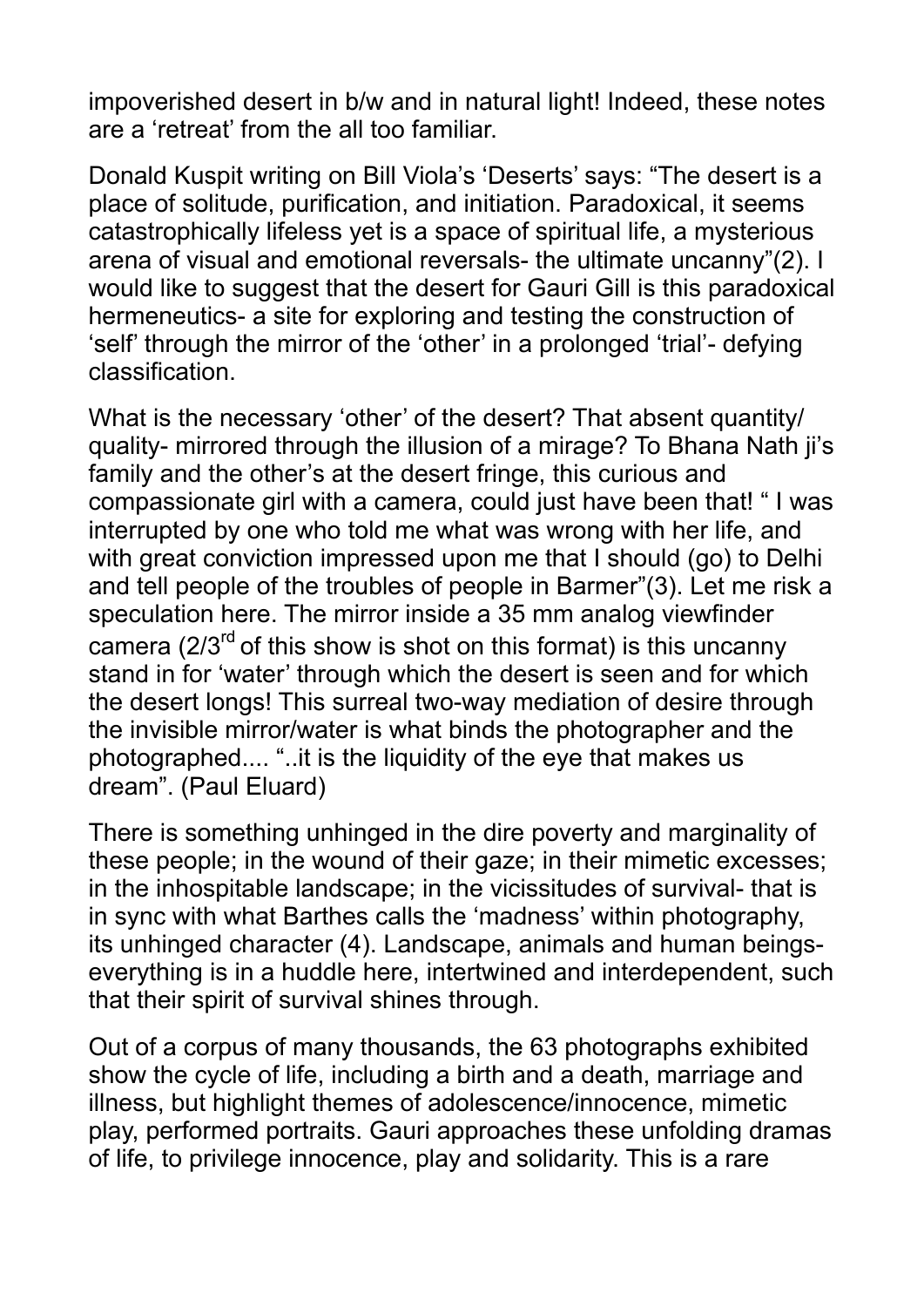choice, indeed, for fragile qualities that keep hope alive, and possibly where rebellion and humanity may coexist.

Geeta reclines like a queen with her rooster on a charpai that bisects the frame horizontally. In this two tier arrangement, she alone occupies the upper birth, the rest of her kin are banished to the lower region. Gauri has to crouch low too, to snap this sweet allegory of power! Karima is holding hands with her friend who wears a sehra. They stand in a broken down house with no roof. Its lime- plastered wall is engraved with two lines that graphically draw a swing. The swing is in motion! Nimli hangs upside down from a tree like a monkey. Her friend Urma stands beside her. They both gently cradle each other's heads, almost creating a figure of eight. This tree seems to grow from Nimli's sex like a phallus. We are in a mind-field of 'punctums'- (that disturbance within the narrative 'studium' of a photograph that uncannily shifts its meaning) (5)

To our profane imagination, there is a distinct repressed homoerotic subtext to these photographs. What we encounter is a threshold that is ambiguous. Wild young girls hold hands; hold each other with a fierceness and tenderness that is at once a survival instinct, a sign of emotional interdependence, more than an exchange of Eros. What is fascinating, even at this level, is its celebratory critique of the emotional constipation of patriarchal modalities, which nurture no tender bonding of the same or opposite sexes outside of the bed. The efflorescence of sisterhood within this conservative system, seemingly does

not preclude same sex love, but makes no case for it either. There is an absence of self- consciousness and categorization, where aberration is as yet only physiognomic (Balika Mela Portrait #15) and adult desire can be played out as subversive enactments, reminding me of the 'Naktora' tradition in U.P (6).

The Balika Mela portraits, shot in a makeshift photo stall at a fair for adolescent girls organized by the Urmul Setu Sansthan in Lunkaransar in 2003- are again double edged with mime. Basic props, organized by Gauri locally, are filled in by her young subjects, with a rich flourish of (Brechtian) devices and actions (7). In portrait no. 11, two girls declare their friendship through an ablution on a basket of paper flowers. A third hand intrudes into this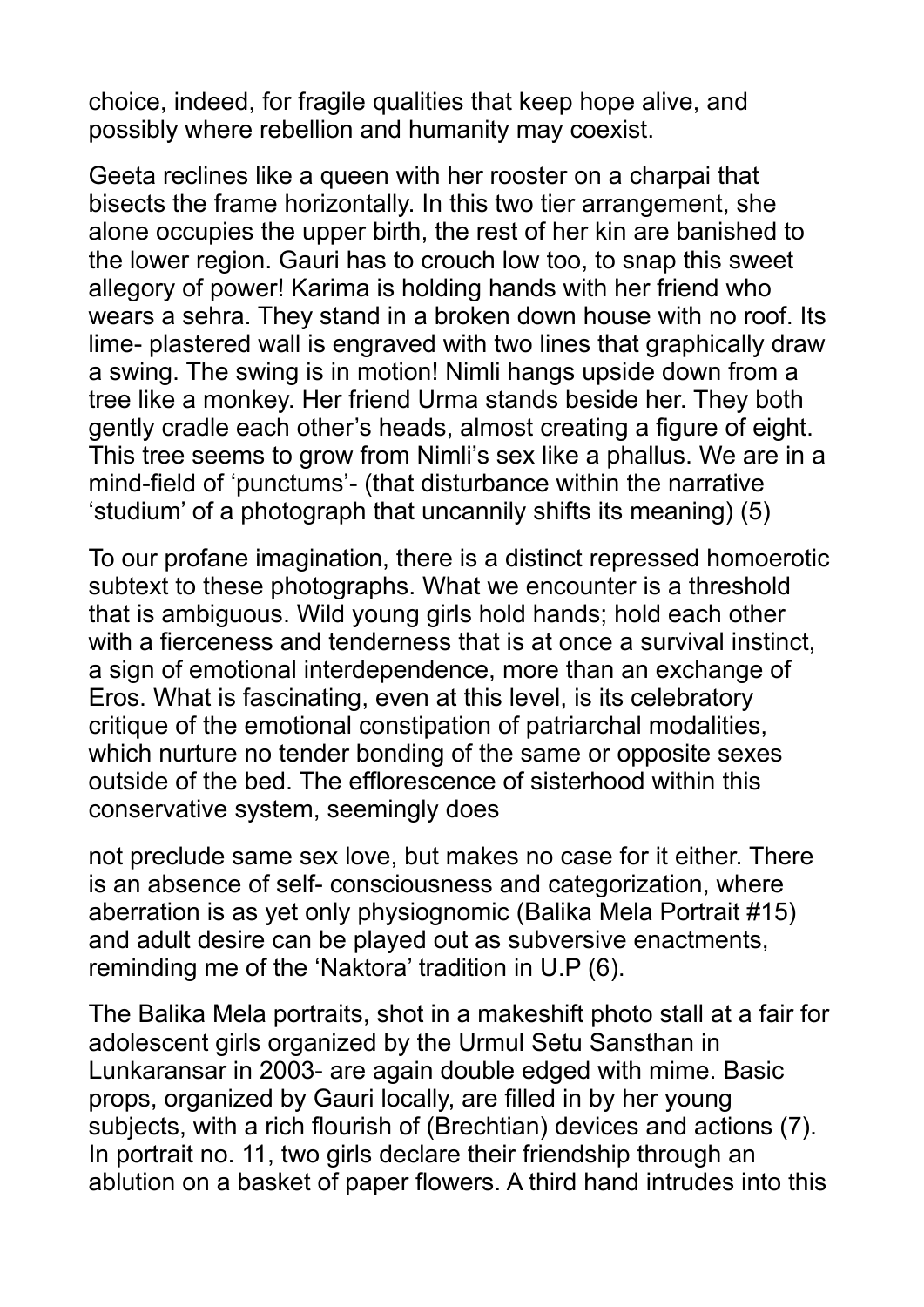frame with an offering of its own! In portrait # 9 and 1, we stand paralyzed in front of the funereal constraint in the bodies of these girls: the dark well of their eyes (like their dreams) burn a hole in our heart. In portrait # 2, a girl sits on a chair beside a tacky flower stand, in a scene typical of studio portraiture. Her dark glasses, however, are the punctum- her site of resistance.

In several photographs the punctum is located near the center of the frame, as if in the hair of a crosspiece: Ismat mounts a tree; Sushila's teeth clench a framed family photo; the head of the scarecrow boy is covered with a plastic bag; Jannat, fragile from her disability**,** looks at herself in the mirror.

The birth scene, presented in a small room in a series of 8 photographs, is the most cataclysmic of the show. Kasumbi Dai, her face etched with a thousand lines, delivers her grandchild with her bare hands. The to-be-mother's face is veiled, as she pushes out the baby, grasping and straining with the help of Kasumbi's assistant. Nearby, a school going boy sleeps through it all. The sac bursts, the baby's head emerges, and lo she is out, her first gasp of life in the sand! Bearing witness to something as primal and magical as this, outside all bourgeois notions of privacy, is an honor only bestowed on the trusted. The wide angle mid shot, allows Gauri to bend and rise in participation. Not too close, not too far; dignity can still be affirmed!

"It is no mean feat to make an art technically sophisticated yet subtly humane and compassionate, turning an instrument of instrumental reason—to the soul's cure" (8).

Anita Dube, New Delhi, May 2010.

1. Roland Barthes, Camera Lucida, pg43.

2. Donald Kuspit...on Bill Viola, Artforum, June 1990. 3. Gauri Gill, Artist Statement.

4. "I then realized that there was a sort of link (or knot) between Photography, madness, and something whose name I did not know. I began by calling it the pangs of love." Roland Barthes, Camera Lucida, pg116.